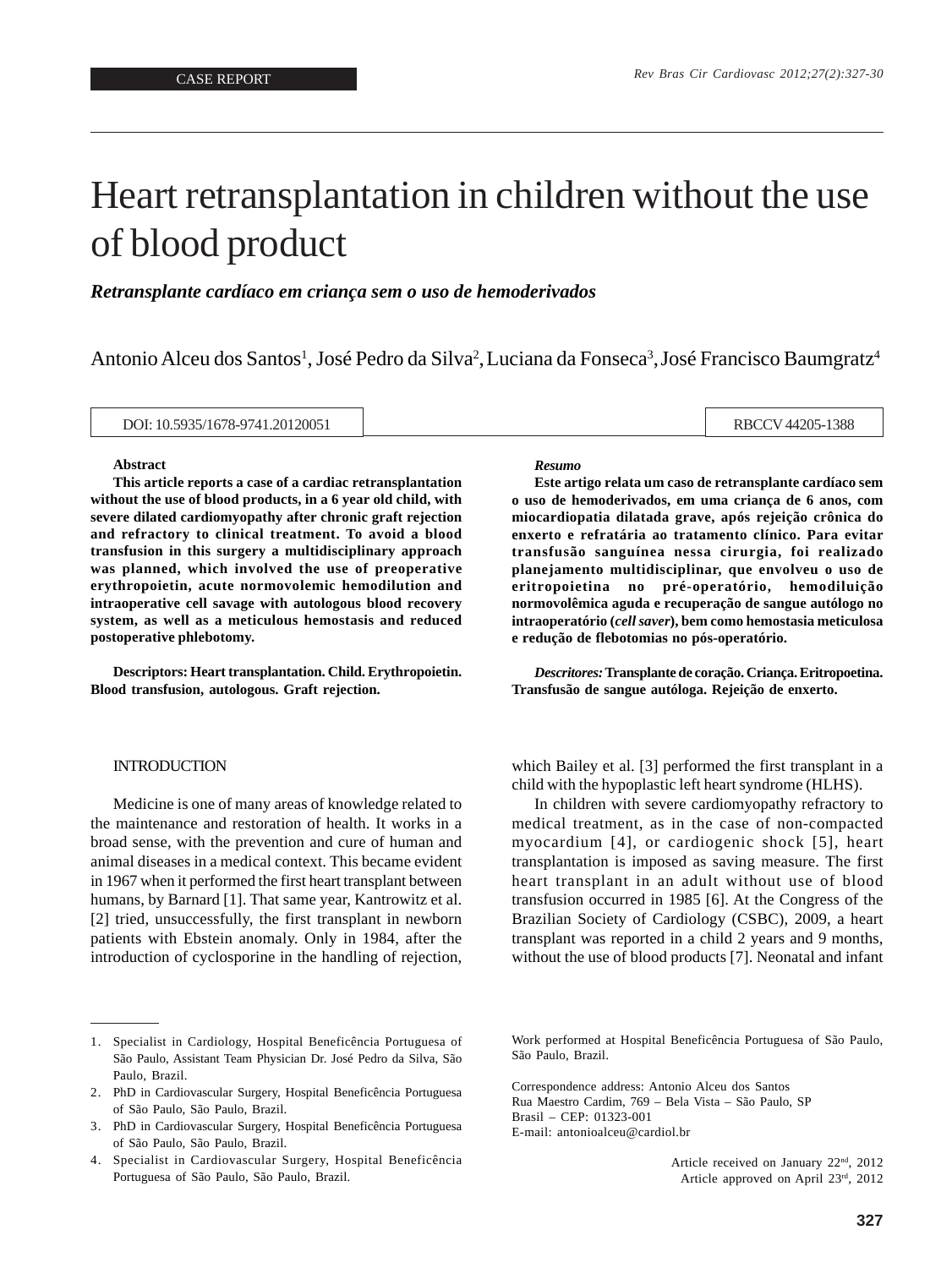| Abbreviations, acronyms & symbols |                                                 |
|-----------------------------------|-------------------------------------------------|
| <b>CPB</b>                        | Cardiopulmonary bypass                          |
| CSBC                              | Congress of the Brazilian Society of Cardiology |
| <b>ANH</b>                        | Acute normovolemic hemodilution                 |
| <b>NYHA</b>                       | New York Heart Association                      |
| rHuEPO                            | recombinant human erythropoietin                |
| <b>HLHS</b>                       | Hypoplastic Left Heart Syndrome                 |

cardiac transplantation has enabled survival and improved quality of life in children with severe myocardial dysfunction [8]. The graft failure occurs in approximately 7% of heart transplants in children [9] and in these cases, retransplantation becomes the only therapeutic option. Well-defined strategies have enabled to reduce the use of blood transfusions in cardiac surgery [10,11]. The treatment by cardiac retransplantation, particularly for pediatric patients, is what has reduced prospects for organ procurement in a timely manner, especially at the lower weight and reduced availability of compatible donors. Recently, we discovered, after research in national and international literature, which had not yet been reports of retransplantation in children without the use of blood transfusion. Thus, we report a case of cardiac retransplantation in a 6 year old child without blood transfusion.

The study was approved by the Ethics Committee in Research of the Hospital Beneficência Portuguesa of São Paulo (São Paulo, SP, Brazil).

# CASE REPORT

One child, female, with a diagnosis of HLHS at birth, was submitted initially to the first (04/11/2003) and second (03/19/2004) stage of the correction protocol Norwood. After 2 years and 4 months, she developed severe myocardial dysfunction, cardiac transplantation is necessary, performed on 29.07.2006, without the use of blood products [7].

The patient was uneventful until 2009, when she was again admitted to the Hospital Beneficência Portuguesa of São Paulo, with 6 years, weight 16.6 kg and body surface area of 0.69 m², respectively, diagnosed with congestive heart failure functional class IV according to New York Heart Association (NYHA), and ventricular tachycardia in severe chronic rejection refractory to immunosuppressive therapy (cyclosporine, mycophenolate , methylprednisolone), as well as the use of vasoactive drugs (dobutamine, milrinone, norepinephrine), evolving with rapid clinical deterioration, even to cardiogenic shock, requiring mechanical ventilation. A transthoracic echocardiogram revealed poor left ventricular function to a significant degree, with delta D of 16%. Due to this large hemodynamic instability without *Fig.1 - Hemoglobin levels during hospital stay*

response to medical treatment, he was appointed the new heart transplant.

For religious reasons, parents requested that staff apply in this case the protocol management and conservation of blood to serious and complex heart surgery, the team created especially for surgery in adults but also in some cases in children, as shown in the CSBC, in 2011 [12]. With a more restrictive conduit for blood transfusion [13], this surgery was accepted.

Preoperatively, the child showed normal levels of hemoglobin (13.0 g / dl), hematocrit (38 mL / dL) and platelets (146 mil/mm<sup>3</sup>), nevertheless, we promptly began treatment with recombinant human erythropoietin (rHuEPO  $600$  IU / kg / week), ferrous sulphate  $(10$  mg / kg / day), folic acid (5 mg / day), and cyanocobalamin (vitamin B12 5000 IU / day) because the optimum result of the stimulus erythrocytes occurs later after the first week [14].

With a schedule of any team (surgeon, physician, anesthesiologist, intensive care), was performed orthotopic cardiac retransplantation, on 12/13/2009, successfully and without administration of blood products. The total time of ischemia was 180 minutes. For surgery, we mini-circuit (mini-SCC) without human albumin in the priming, controlled hypotensive anesthesia, normothermia, acute normovolemic hemodilution (ANH) and, crucially, intraoperative recovery of cells (cell saver), and meticulous hemostasis.

Postoperatively, the child was kept normotensive and normothermic and also minimized the phlebotomy. RHuEPO were reintroduced, iron, vitamin B12 and folate and the beginning of immunosuppressants. The dose of cyclosporine was controlled according to their serum by means of radioimmunoassay method, maintaining the level of 300-400 ng / mL. The dose of mycophenolate sodium was 11.2 mg / kg / day. The lowest level of hemoglobin after surgery was 9.7 g / dl. Patient was discharged 40 days after transplantation and with normal levels of hemoglobin (Figure 1).

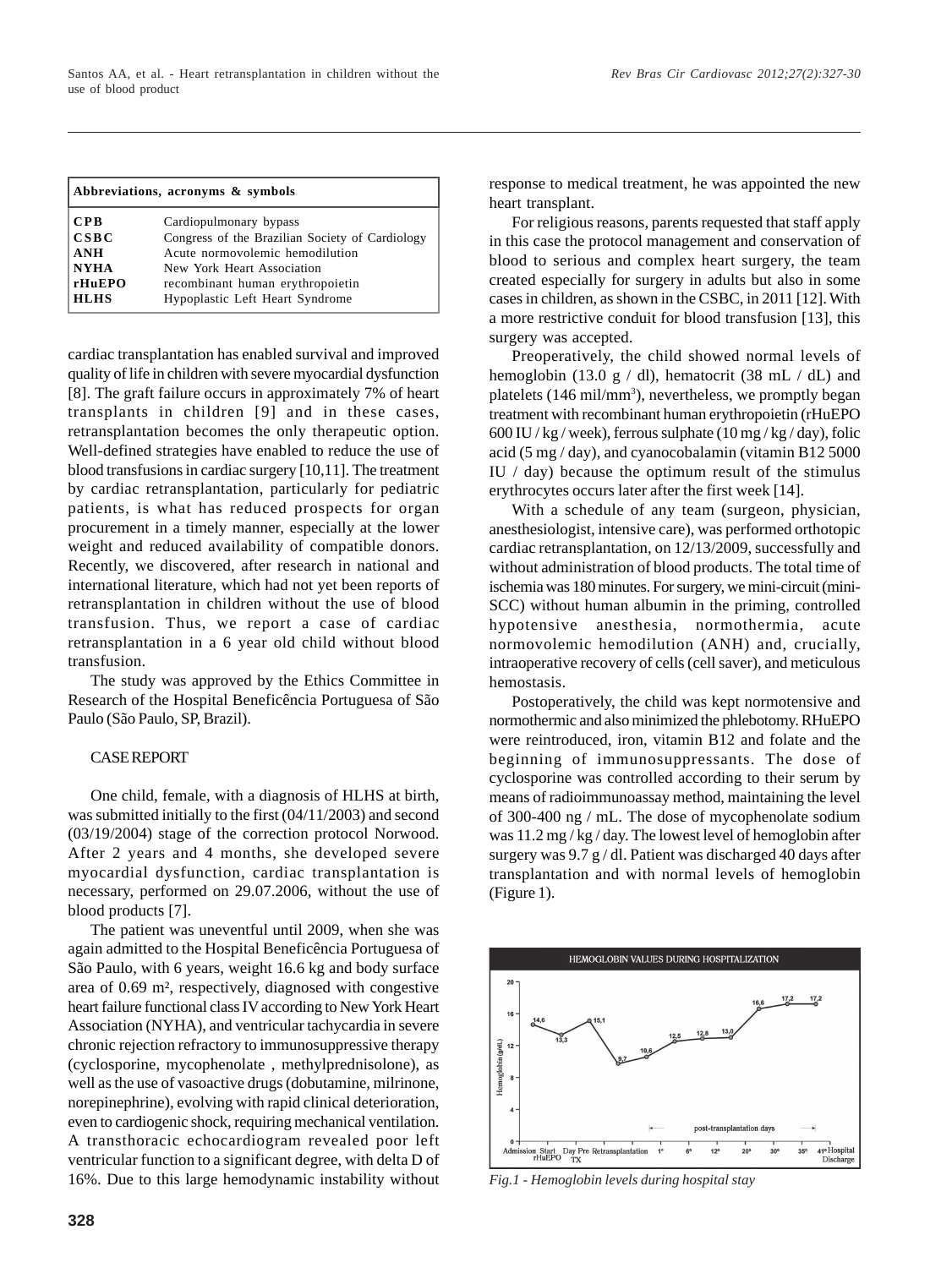

*Fig.2 - Doppler echocardiogram showing normal biventricular cardiac function*

Since the retransplantation by that date, the child is in excellent general condition with normal biventricular cardiac function at the Doppler echocardiography (Figure 2), with no sign of rejection and lack of toxicity by immunosuppressants.

# DISCUSSION

Since the first reported case of retransplantation in 1977 [15], experience with this procedure is still limited, especially in children. Vasculopathy and acute or chronic rejection of the graft represent the main indications [16]. In 1964, we performed the first heart surgery in the world without blood transfusion [17], and since then several other similar cases have been described in the literature [18]. Although some studies show, first, that surgery with massive bleeding not treated with blood transfusions increase the risk of death [19], which actually has been observed in the last decade, several studies showing increased morbidity [20], and fundamentally increase in mortality related to the practice of blood transfusions [21,22]. Another extension problem worldwide is the shortage of blood, raising great concern. In a situation of increasing demand for blood and blood products, with a stationary trend of donations, the emphasis is on lack of stocks in several countries [23]. In Brazil, the demand for blood increases 1% per year, while expectations for growth of blood donations ranging from 0.5% to 0.7% per year [24]. All this has contributed to seek medical treatment options [11] and more restrictive strategies [25] to avoid or minimize blood transfusions.

We have many protocols in the literature for performing pediatric heart surgery free of homologous blood transfusion, first, we mention the proposed by Gomez et al. [26], who enumerated several strategies in pre-, intra-and postoperatively. In 2008, other authors confirmed the efficacy and safety of these programs [27]. Another protocol considers the pre-autologous blood donation associated with the administration of erythropoietin [28].

Similarly, since 2002, also developed a program of management and conservation of homologous blood for cardiac surgery, which basically boils down to increase red

cell mass (iron, folate and rHuEPO) [29,30], and the HNA, the Intraoperative recovery of cells [27] and, crucially, the surgical technique with meticulous hemostasis. Thanks to this program, multiple blood transfusions have been reduced or even avoided, especially in case of retransplantation.

# **CONCLUSION**

It was possible to perform a cardiac retransplantation without the use of homologous blood in a child with severe dilated cardiomyopathy after chronic graft rejection and irreversible drug therapy, using a program management and conservation of blood, and rigorous multidisciplinary planning. Blood transfusions can be avoided or reduced when it is meant to preserve the autologous blood.

## REFERENCES

- 1. Barnard CN. The operation. A human cardiac transplant: an interim report of a successful operation performed at Groote Schuur Hospital, Cape Town. S Afr Med J. 1967;41(48):1271-4.
- 2. Kantrowitz A, Haller JD, Joos H, Cerruti MM, Carstensen HE. Transplantion of the heart in an infant and an adult. Am J Cardiol. 1968;22(6):782-90.
- 3. Bailey LL, Nehlsen-Cannarella SL, Concepcion W, Jolley WB. Baboon-to-human cardiac xerotransplantion in a neonate. JAMA. 1985;254(23):3321-9.
- 4. Croti UA, Braile DM, Moscardini AC, Kozak ACLFBM. Transplante cardíaco em criança com miocárdio não compactado. Rev Bras Cir Cardiovasc. 2010;25(2):261-3.
- 5. Jatene MB, Miana LA, Pessoa AJ, Riso A, Azeka E, Tanamati C, et al. Transplante cardíaco pediátrico em vigência de choque cardiogênico refratário: análise crítica da viabilidade, aplicabilidade e resultados. Arq Bras Cardiol. 2008;90(5):360-4.
- 6. Corno AF, Laks H, Stevenson LW, Clark S, Drinkwater DC. Heart transplantation in a Jehovah's Witness. J Heart Transplant. 1986;5(2):175-7.
- 7. Santos AA, Silva JP, Fonseca L, Baumgratz JF, Lianza AC, Lima DLC, et al. Transplante cardíaco sem uso de hemotransfusão em criança com hipoplasia de coração